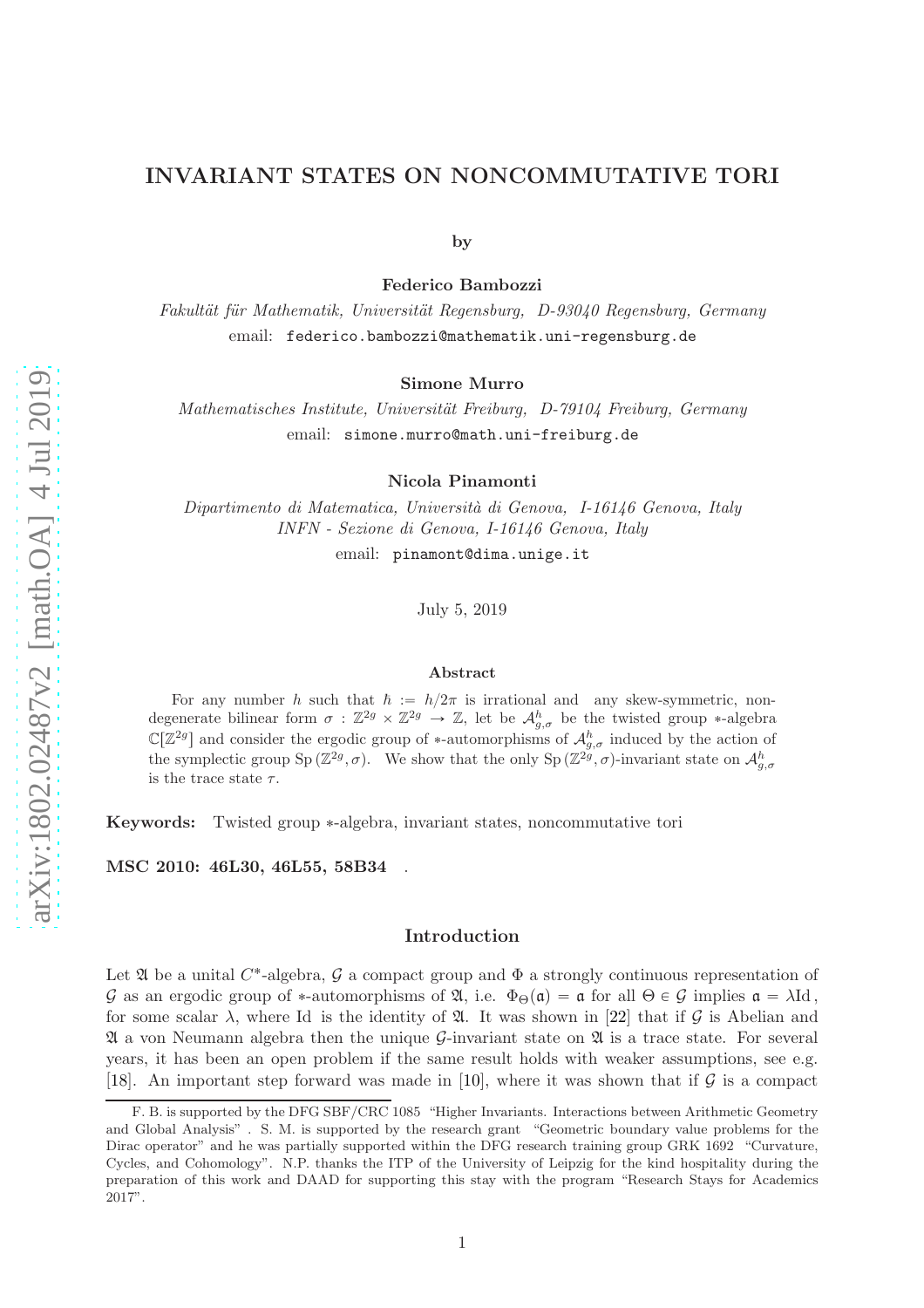ergodic group of automorphisms acting on a unital  $C^*$ -algebra  $\mathfrak{A}$ , the unique  $\mathcal{G}$ -invariant state is a trace.

In most of the models inspired by mathematical physics, the ergodic group of  $*$ -automorphisms is neither compact nor Abelian (see e.g. [\[3,](#page-9-0) [5\]](#page-9-1) where  $G$  is considered to be only locally compact) and, therefore, it would be desirable to classify all the  $\mathcal{G}\text{-invariant states}$ . Indeed, from a mathematical perspective, they provide a 'noncommutative generalization' of the invariant measures in ergodic theory. Moreover, the representations of the  $C^*$ -algebra are implemented by a unitary representation of G acting on a Hilbert space. Instead, from a physical perspective, they represent equilibrium states in statistical mechanics [\[1,](#page-9-2) [8,](#page-10-3) [9,](#page-10-4) [11\]](#page-10-5).

In the present paper we consider any dynamical system of the form  $(\mathcal{A}_{g,\sigma}^h, Sp(\mathbb{Z}^{2g},\sigma),\Phi)$ , where  $g \in \mathbb{N}$ , h is any number such that  $\hbar = \frac{h}{2\pi}$  is irrational,  $\sigma$  is any skew-symmetric, nondegenerate bilinear form on  $\mathbb{Z}^{2g}$ ,  $\mathcal{A}_{g,\sigma}^h$  are twisted group \*-algebras for  $\mathbb{Z}^{2g}$ ,  $Sp(\mathbb{Z}^{2g},\sigma)$  is the subgroup of Aut $(\mathbb{Z}^{2g})$  which preserve  $\sigma$  while  $\Phi$  are representations as ergodic groups of the \*-automorphisms of  $\mathcal{A}_{g}^{h}$ . We prove that the trace state  $\tau$  defined in  $(2.2)$  is the unique Sp  $(2g, \mathbb{Z})$ invariant state. The key idea is to construct, for any positive state  $\omega$  different from a trace state, a convex linear combination of restrictions of  $\omega$  to suitable finite dimensional subspaces of  $\mathcal{A}_{g,\sigma}^h$  that results not positive. The choice of the subspaces of  $\mathcal{A}_{g,\sigma}^h$  is made so that for any two subspaces  $V_1, V_2 \subset A_{g,\sigma}^h$  there exists a \*-automorphism  $\Phi$  such that  $\Phi(V_1) = V_2$ .

Let us remark that for  $g = 1$  the twisted group \*-algebra  $\mathcal{A}_1^h$ ,  $\sigma$  can be completed to the universal  $C^*$ -algebra known as noncommutative torus. In this setting, it has been shown that, for almost all deformation parameters, the trace state is the unique invariant state with respect to any fixed hyperbolic element of  $SL(2\mathbb{Z})$ , see e.g. [\[15,](#page-10-6) [21\]](#page-10-7) or [\[16,](#page-10-8) Section 11.5]. In this paper, we prove that the trace state is the unique  $Sp(2q,\mathbb{Z})$ -invariant state for all irrational deformation parameters. Our proof uses purely algebraic methods and thus it can be used to study invariant states on more sophisticated twisted group \*-algebras with symplectic forms valued in abelian groups (see e.g. [\[2\]](#page-9-3)).

The paper is structured as follows. In the first section, we recall the definition of twisted group \*-algebra and we study the orbits of the action of  $Sp(\mathbb{Z}^{2g},\sigma)$  on  $\mathbb{Z}^{2g}$ . Section 2 is the core of the paper, where the main theorem is stated and proved. This is achieved using reduction steps. In the first step, we show that, given any finite dimensional subspace of  $\mathcal{A}_{g,\sigma}^h$ , it is possible to associate to any state  $\omega$  a positive Hermitian matrix **H** (see Notation [2.4\)](#page-5-0). Then, a convex linear combination of restrictions of  $\omega$  on different subspaces of  $\mathcal{A}_{g,\sigma}^h$  is constructed in order to prescribe the value of  $\omega$  on a given Sp  $(\mathbb{Z}^{2g}, \sigma)$  orbit (see Proposition [2.9\)](#page-8-0). As already explained, the construction of these subspaces of  $Sp(\mathbb{Z}^{2g},\sigma)$  cannot be generic, but it should preserve the Sp  $(\mathbb{Z}^{2g}, \sigma)$ -invariance of the convex combination of the restrictions of  $\omega$  previously considered. Finally, it will be shown that the convex linear combination discussed above is positive if and only if  $\omega$  is the trace state, proving our main result. This result will be achieved by showing that the matrices **H** obtained restricting the state  $\omega$  to suitable subspaces of  $\mathcal{A}_{g,\sigma}^h$  can be approximated by simpler ones (see Proposition [2.7\)](#page-6-0).

Acknowledgements. We would like to thank Ulrich Bunke, Nicoló Drago, Francesco Fidaleo, Giuseppe De Nittis, Alexander Schenkel and Stefan Waldmann for helpful discussions related to the topic of this paper. We are also grateful to Claudio Dappiaggi, Emilia Muñoz and to the referees for their useful comments on the manuscript.

## 1 Algebraic noncommutative tori

Let h be a number such that  $\hbar = \frac{h}{2\pi}$  is irrational and consider a skew-symmetric, non-degenerate bilinear form  $\sigma : \mathbb{Z}^{2g} \times \mathbb{Z}^{2g} \to \mathbb{Z}$ . Let now  $C(\mathbb{Z}^{2g}, \mathbb{C})$  be the set of complex valued functions over  $\mathbb{Z}^{2g}$ . Consider  $W_m$  the linear operator labelled by an element  $m \in \mathbb{Z}^{2g}$  which acts on  $v \in C(\mathbb{Z}^{2g}, \mathbb{C})$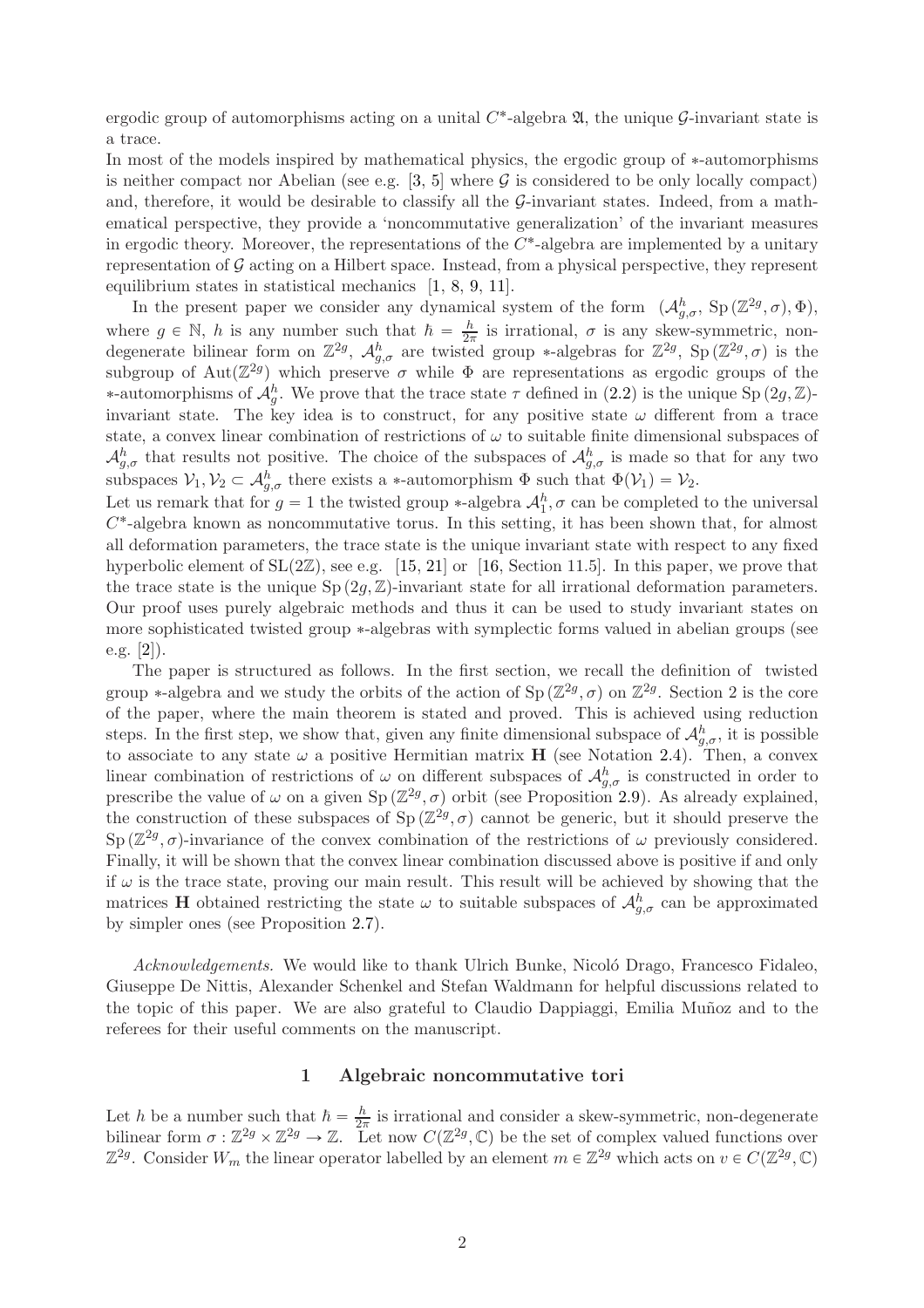in the following way

$$
(W_m v)(n) := e^{ih\sigma(m,n)}v(n+m).
$$

The complex vector space  $V(\mathbb{Z}^{2g}, \sigma)$  generated by the elements of  $\{W_m, m \in \mathbb{Z}^{2g}\}\)$  can be endowed with an involution defined by

<span id="page-2-0"></span>
$$
W_m^* = W_{-m}, \qquad m \in \mathbb{Z}^{2g} \tag{1.1}
$$

and with a product which acts on the generators as

<span id="page-2-1"></span>
$$
W_n W_m = e^{i h \sigma(n,m)} W_{n+m}, \qquad n, m \in \mathbb{Z}^{2g} \,. \tag{1.2}
$$

**Remark 1.1.** Notice that being  $\sigma$  bilinear, skew-symmetric and non-degenerate,  $\Omega := \exp(i\hbar\sigma)$ defines a group 2-cocycle. Indeed, for any  $0, m, n, q \in \mathcal{G}$  we have  $\Omega(0, m) = \Omega(m, 0) = 0$  and

$$
\Omega(m,n) \times \Omega(m+n,g) = \Omega(m,n) \times (\Omega(m,g) \times \Omega(n,g)) =
$$
  
= 
$$
(\Omega(m,n) \times \Omega(m,g)) \times \Omega(n,g) = \Omega(m,n+g) \times \Omega(n,g).
$$

The converse is also true: as shown in [\[12,](#page-10-9) Theorem 7.1], for any 2-cocycle  $\Omega$  there exists a skew-symmetric bilinear form  $\sigma : \mathbb{Z}^{2g} \times \mathbb{Z}^{2g} \to \frac{\mathbb{R}}{\mathbb{Z}}$  which is cohomologous to  $\Omega$ . Whereas in this paper we will only consider Z-valued bilinear form, we refer to [\[2\]](#page-9-3) for a more general dissertation.

We finally notice that any element  $\mathfrak{a} \in \mathcal{V}(\mathbb{Z}^{2g}, \sigma)$  can be written as a finite linear combination

$$
\mathfrak{a} = \sum_m \alpha_m W_m \,, \qquad \qquad m \in \mathbb{Z}^{2g} \,.
$$

We are now ready to summarize this short discussion in the following definition.

**Definition 1.2.** We call *algebraic noncommutative torus*  $\mathcal{A}_{g,\sigma}^h$  the \*-algebra obtained equipping  $V(\mathbb{Z}^{2g}, \sigma)$  with the involution [\(1.1\)](#page-2-0) and with the product [\(1.2\)](#page-2-1).

**Remark 1.3.** When completed by a canonical  $C^*$ -norm, the twisted group algebras  $\mathcal{A}_{g,\sigma}^h$  are also called Weyl  $C^*$ -algebras or exponential Weyl algebras in the literature, see e.g. [\[14,](#page-10-10) [19,](#page-10-11) [20\]](#page-10-12). These algebras should not be confused with quotients of the universal enveloping algebras of the Heisenberg Lie algebra, obtained by identifying the central elements of the Heisenberg Lie algebra with multiples of the identity element, which are also called Weyl algebras, see e.g. [\[6,](#page-9-4) [7\]](#page-9-5).

Let us underline that the action of  $Sp(\mathbb{Z}^{2g},\sigma)$  can be extended by linearity to an algebra automorphism of  $\mathcal{A}_{g,\sigma}^{h}$  as

$$
(\Phi_{\Theta} W)_m = W_{\Theta m}, \qquad \text{for } m \in \mathbb{Z}^{2g} \text{ and } \Theta \in \text{Sp}(\mathbb{Z}^{2g}, \sigma). \tag{1.3}
$$

<span id="page-2-2"></span>**Lemma 1.4.** Let  $\sigma$  be a skew-symmetric, non-degenerate form on  $\mathbb{Z}^{2g}$  and let  $m \in \mathbb{Z}^{2g}$ . Then there exists  $\delta_1, \ldots, \delta_n \in \mathbb{Z}$  such that

$$
(\mathbb{Z}^{2g}, \sigma) \simeq (\mathbb{Z}^2, \delta_1 \sigma_2) \oplus \cdots \oplus (\mathbb{Z}^2, \delta_n \sigma_2),
$$

being  $\sigma_2$  the canonical symplectic form on  $\mathbb{Z}^2$  given by

$$
\sigma_2 = \begin{pmatrix} 0 & -1 \\ 1 & 0 \end{pmatrix}.
$$

Proof. This lemma follows easily from [\[17,](#page-10-13) Theorem IV.1].

On account on Lemma [1.4,](#page-2-2) we can focus on the algebraic noncommutative torus  $\mathcal{A}^h := \mathcal{A}_{g=2,\sigma_2}^h$ without loss of generality.

 $\Box$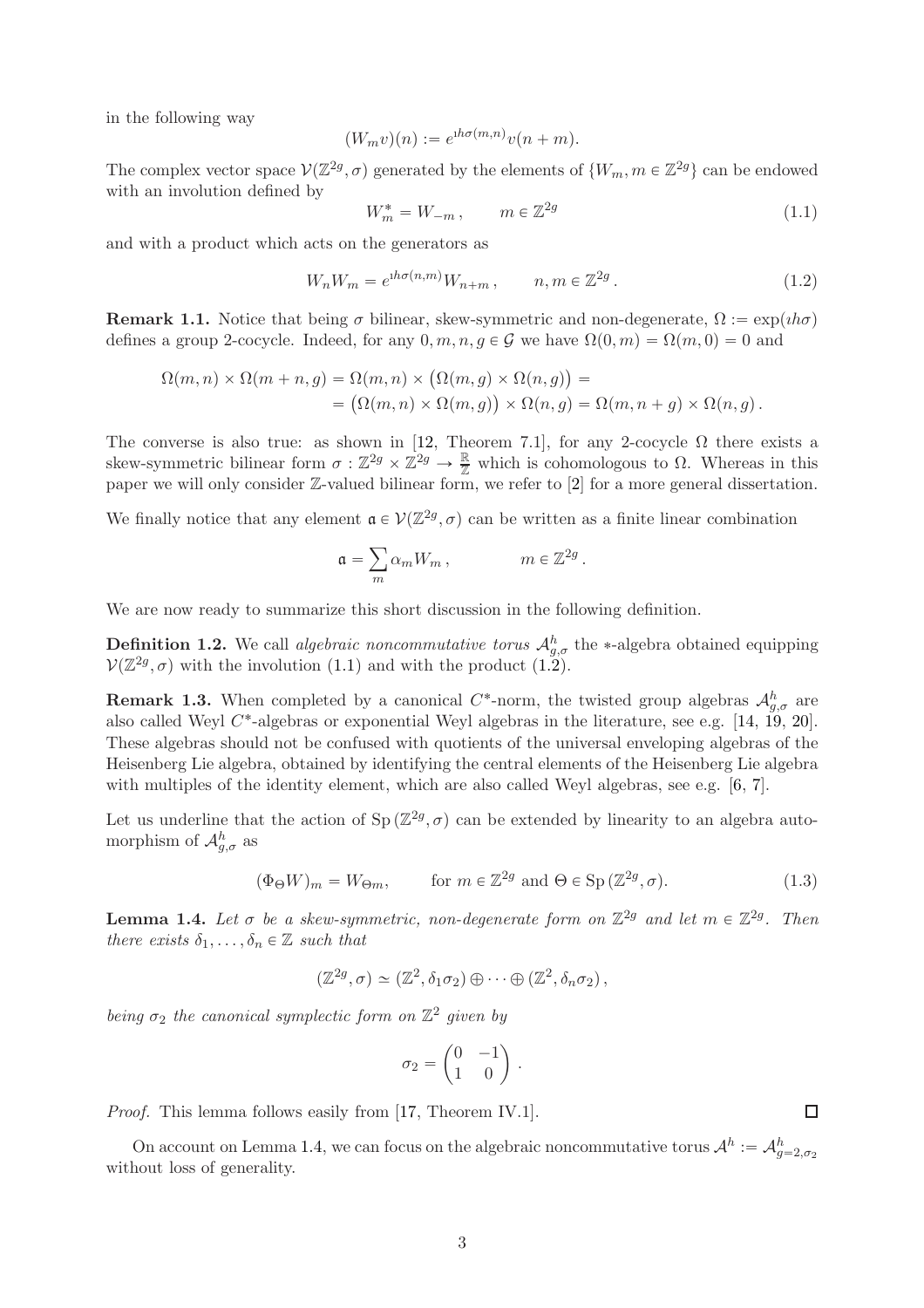**Notation 1.5.** We remark that even if the isomorphism class of the algebra  $\mathcal{A}_{g,\sigma}^h$  depends on the choice of the number h, all our results are independent of this choice, provided  $\hbar$  is kept irrational. Therefore, we omit to refer to it in the notation.

In the next proposition we establish a one-to-one correspondence between the orbits of the symplectic group  $Sp(2,\mathbb{Z})$  and the set of elements

$$
\mathcal{E} := \{(0,j) | j \in \mathbb{N}\}.
$$

<span id="page-3-0"></span>**Proposition 1.6.** Let  $n_1, n_2 \in \mathbb{Z}^2$  be of the form  $n_i = (0, m_i)$ , with  $m_i \in \mathbb{Z}$ . If  $m_i \geq 0$  and  $m_1 \neq m_2$ , then  $n_1$  and  $n_2$  are elements of different orbits. Furthermore, for any element  $n \in \mathbb{Z}^2$ , there exists  $a \Theta \in \text{Sp}(2,\mathbb{Z})$  such that  $\Theta n = (0, m)$  for some  $m \in \mathbb{N}$ .

*Proof.* Since  $m_1 \neq m_2$ , we can set  $m_1 \neq 0$ . Assume that there exists  $\Theta \in Sp(2,\mathbb{Z})$  such that  $\Theta n_1 = n_2$ . Since a generic  $\Theta$  takes the form

$$
\Theta = \begin{pmatrix} a & b \\ c & d \end{pmatrix}, \qquad a, b, c, d \in \mathbb{Z},
$$

 $\Theta n_1 = n_2$  implies  $b = 0$ . Furthermore, since  $Sp(2, \mathbb{Z}) = Sl(2, \mathbb{Z})$ , then det  $\Theta = 1$ . As a consequence,  $a = d$  and  $a = \pm 1$ . Hence, since both  $m_1$  and  $m_2$  are positive,  $\Theta n_1 = n_2$  implies that  $\Theta$  is the identity. This contradicts the fact that  $m_1 \neq m_2$ .

Consider now the action of  $\Theta \in \mathrm{Sp}(2,\mathbb{Z})$  on a generic element  $n = (n_1, n_2) \in \mathbb{Z}^2$ , namely  $\Theta v = (a n_1 + b n_2, c n_1 + d n_2)$ . We are going to demonstrate that it is possible to select a, b, c, d such that  $a n_1 + b n_2 = 0$  and  $a d - b c = 1$ . In the case in which  $n_1$  or  $n_2$  is 0, it is enough to set  $b = 0$ ,  $a = d = \pm 1$  or  $a = 0$ ,  $b = -c = \pm 1$  respectively. If  $n_1 = n_2 \neq 0$ , we just choose  $a = 1, b = -1, d = 1, c = 0$ . It remains to deal with the case in which  $n_1 \neq n_2$  and both are non-zero. To this end, we denote  $g = \text{g.c.d.}(n_1, n_2)$ , the greatest common divisor of  $n_1$  and  $n_2$ . Thus  $n_i = e_i q$  for a couple of integers  $e_i \in \mathbb{Z}$  which are thus coprime. We can choose,  $a = e_2$ ,  $b = -e_1$ , in order for the first equation  $an_1 + bn_2 = 0$  to be satisfied. It remains to show that there exists a choice of  $c, d \in \mathbb{Z}$  such that

$$
ac - bd = 1 \Longrightarrow e_2c + de_1 = 1.
$$

Suppose that  $e_2 < e_1$  and consider  $\mathbb{Z}_{e_1} := \mathbb{Z}/(e_1\mathbb{Z})$ . Since  $e_1$  and  $e_2$  are coprime, then  $e_2 \in (\mathbb{Z}_{e_1})^{\times}$ which is the multiplicative group (modulo  $e_1$ ) formed by the subset of elements of  $\mathbb{Z}/(e_1\mathbb{Z})$  coprime to  $e_2$ . Hence,  $e_2$  has an inverse in  $\mathbb{Z}_{e_1}$  and, therefore, it is possible to find c and d such that  $e_2c + de_1 = 1$ . Since the case  $e_1 < e_2$  can be obtained interchanging the role of  $n_1$  and  $n_2$ , this concludes our proof.  $\Box$ 

<span id="page-3-1"></span>**Corollary 1.7.** Every  $\text{Sp}(2,\mathbb{Z})$ -orbit of  $\mathbb{Z}^2$  contains an element of the form  $(j, j)$  with  $j \in \mathbb{N}$ .

*Proof.* Consider the element  $(0, j)$  that by Proposition [1.6](#page-3-0) can be found in any Sp  $(2, \mathbb{Z})$ -orbit of  $\mathbb{Z}^2$ . Then the element

$$
\begin{pmatrix} 1 & 1 \\ 0 & 1 \end{pmatrix} \cdot \begin{pmatrix} 0 \\ j \end{pmatrix} = \begin{pmatrix} j \\ j \end{pmatrix}
$$

belongs to the same orbit.

We conclude this section with the following remark.

**Remark 1.8.** Since the set of points which are fixed under the action of  $Sp(2,\mathbb{Z})$  on  $\mathbb{Z}^2$  is  $\{(0,0) \in \mathbb{Z}^2\}$ , the action of  $\Phi_{\Theta}$ , with  $\Theta \in \text{Sp}(2,\mathbb{Z})$ , is ergodic on A, i.e. the vectors  $\lambda W_{(0,0)}$ , with  $\lambda \in \mathbb{C}$ , are the only invariant elements in A. Notice that  $W_{(0,0)}$  is indeed the identity of the algebraic noncommutative torus.

4

 $\Box$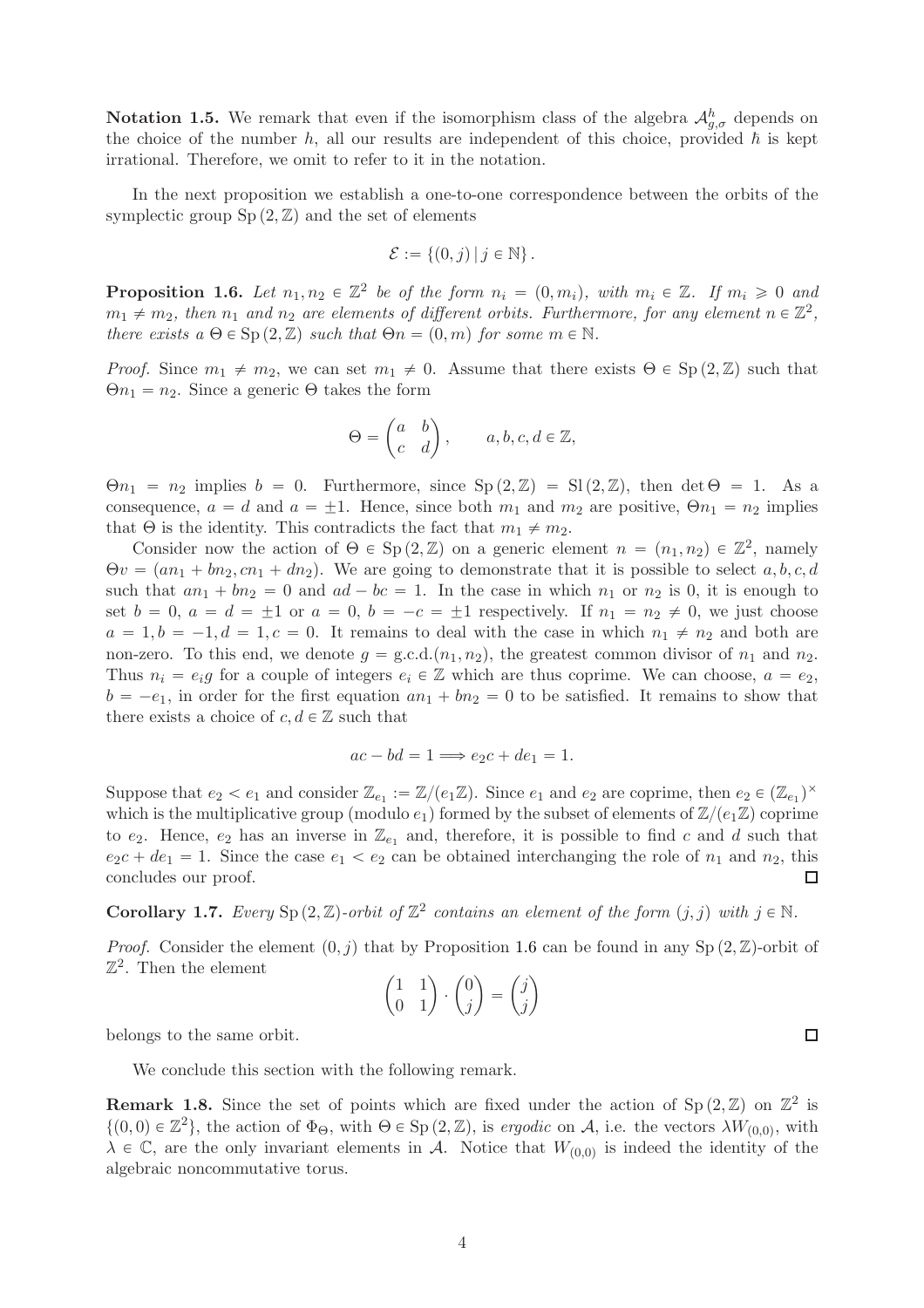## 2 Invariant states

Let now  $\omega$  be a state, namely a linear, continuous functional from  $\mathcal A$  into  $\mathbb C$  that is positive (i.e.  $\omega(\mathfrak{a}^*\mathfrak{a}) \geq 0$  for any  $\mathfrak{a} \in \mathcal{A}$ ) and normalized (i.e.  $\omega(W_{(0,0)}) = 1$ ).

**Definition 2.1.** We call a state  $\omega$  on A Sp  $(2, \mathbb{Z})$ -invariant if for any \*-automorphism  $\Phi_{\Theta}$ , with  $\Theta \in \mathrm{Sp} (2,\mathbb{Z}),$  it holds

$$
\omega\circ\Phi_{\Theta}=\omega\,.
$$

In order to construct a state  $\omega$  on A it is enough to prescribe its values on the generators  $W_m$ ,  $m \in \mathbb{Z}^2$ ,

<span id="page-4-2"></span>
$$
\omega(W_m) = \begin{cases} 1 & \text{if } m = (0,0) \\ p^{(m)} \in \mathbb{C} & \text{else} \end{cases}
$$
 (2.1)

for a sequence of values  $p^{(m)}$  and then extend it by linearity to any element  $a \in A$ . We shall see below in Remark [2.6](#page-6-1) that the positivity of  $\omega$  implies

$$
\sup_{m\in\mathbb{Z}^2} |p^{(m)}| \leqslant 1.
$$

The theorem below, which is the main result of this paper, shows that the only Sp  $(2, \mathbb{Z})$ -invariant state is the trace state.

<span id="page-4-1"></span>**Theorem 2.2.** Let A be an algebraic noncommutative torus. Then the only  $Sp(2,\mathbb{Z})$ -invariant state is the state defined for every  $m \in \mathbb{Z}^2$  as

<span id="page-4-0"></span>
$$
\tau(W_m) = \begin{cases} 1 & \text{if } m = (0,0) \\ 0 & \text{else } \end{cases} \tag{2.2}
$$

The rest of this section is devoted to prove Theorem [2.2.](#page-4-1) Given a state  $\omega$  written as  $(2.1)$ , our first observation is the following.

<span id="page-4-3"></span>**Proposition 2.3.** Let A be an algebraic noncommutative torus and consider a  $Sp(2,\mathbb{Z})$ -invariant state  $\omega$ . Then, for any  $m \in \mathbb{Z}^2$ , it holds

$$
\omega(W_m)\in\mathbb{R}.
$$

*Proof.* Since  $\omega$  is a linear positive functional, then, for every  $m \in \mathbb{Z}^2$ , it holds

$$
\omega ((W_m + W_{(0,0)})^* (W_m + W_{(0,0)})) = 2 + \omega (W_m^*) + \omega (W_m) \in [0,\infty).
$$

This implies in particular that  $\overline{\omega(W_m)} = \omega(W_m^*)$ .

Now, let Id be the 2 by 2 identity matrix and notice that  $-Id \in Sp(2,\mathbb{Z})$ . It follows that for every  $m \in \mathbb{Z}^2$  we have

$$
\overline{\omega(W_m)} = \omega(W_m^*) = \omega(W_{-m}) = \omega(W_{-\text{Id}m}) = \omega(W_m)
$$

where in the fourth equality we used the invariance of the state under the action of the symplectic group.  $\Box$ 

Now let  $m, n \in \mathbb{N}$  be such that m is divisible by  $n \geq 1$ , and consider the subset  $\mathcal{G}_{m,n}$  of  $Sp(2,\mathbb{Z})$  containing the elements of the form

<span id="page-4-4"></span>
$$
\Theta_j := \begin{pmatrix} 1 & \frac{m}{n}j \\ 0 & 1 \end{pmatrix} \cdot \begin{pmatrix} 1 & 0 \\ n-1 & 1 \end{pmatrix} = \begin{pmatrix} 1 + \frac{m}{n}(n-1)j & \frac{m}{n}j \\ n-1 & 1 \end{pmatrix}, \qquad j \in \mathbb{Z} \,. \tag{2.3}
$$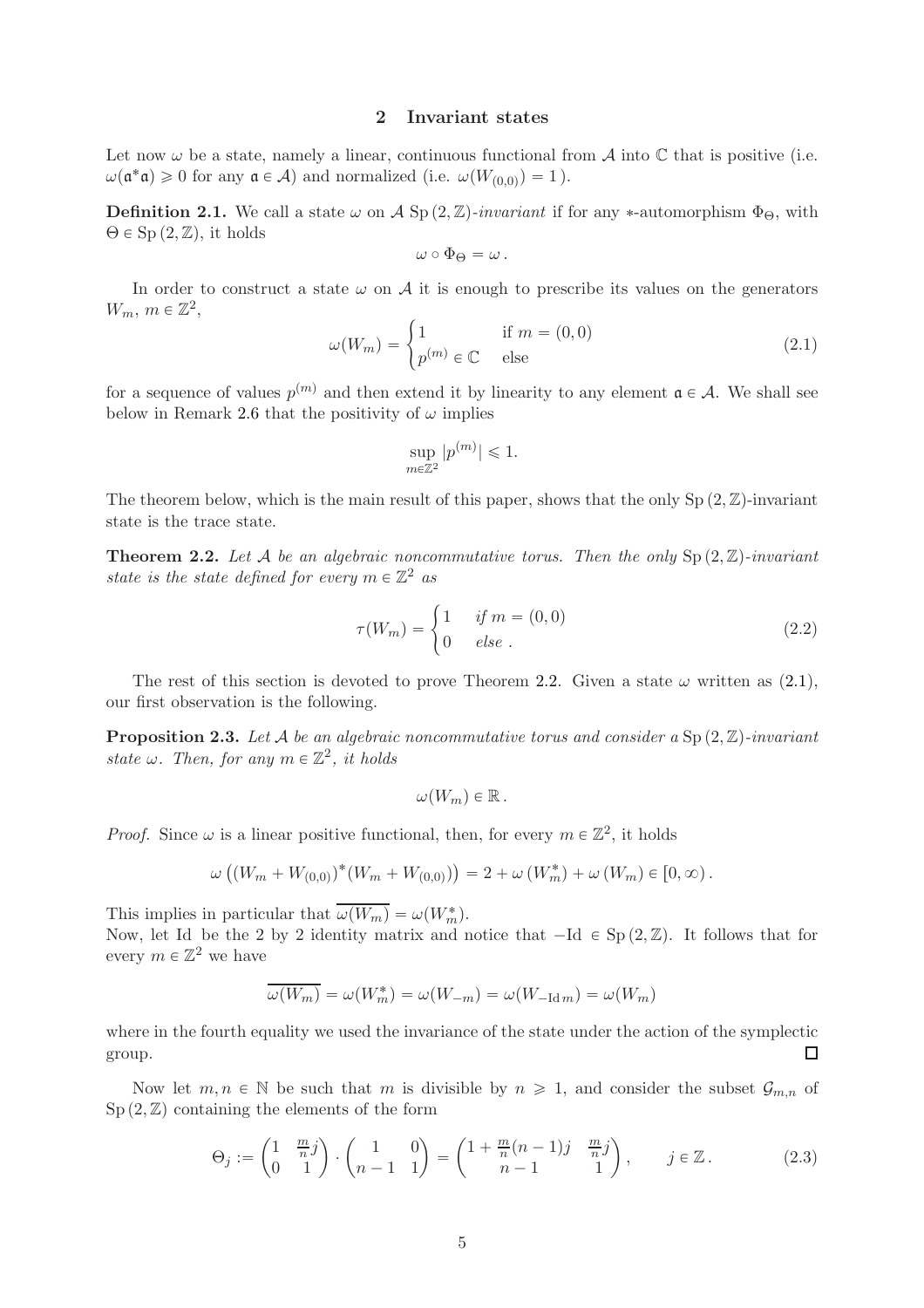Let  $\xi := (\xi_1, \xi_2)$  be an element of  $\mathbb{Z}^2$  with  $\xi_1 = \xi_2 > 0$  (thanks to Corollary [1.7](#page-3-1) this choice is not restrictive) and consider the set

$$
\mathcal{O}_{\xi;\,m,n}=\{z\in\mathbb{Z}^2\,|\,z=\Theta_j\xi\,,\,\,\text{with}\,\,\Theta_j\in\mathcal{G}_{m,n}\}\,.
$$

Notice that for all n, m as above the elements of  $\mathcal{O}_{\xi,m,n}$  belongs to the same Sp  $(2,\mathbb{Z})$ -orbit of  $\xi$ and take the form

$$
\Theta_j \xi := \begin{pmatrix} 1 + \frac{m}{n}(n-1)j & \frac{m}{n}j \\ n-1 & 1 \end{pmatrix} \begin{pmatrix} \xi_2 \\ \xi_2 \end{pmatrix} = \begin{pmatrix} mj\xi_2 + \xi_2 \\ n\xi_2 \end{pmatrix}.
$$

Let  $\mathcal{V}_{\xi; m,n} \subset \mathcal{A}$  be the vector space formed by the linear combinations of the identity in  $\mathcal{A}$  and of the Weyl generators indexed by the elements of  $\mathcal{O}_{\xi; m,n}$ . In other words, a generic element of  $\mathcal{V}_{\xi; m,n}$  can be written as a finite sum of the form

$$
\mathfrak{a} = \alpha_0 W_{(0,0)} + \sum_{j \geqslant 1} \alpha_j W_{\Theta_j \xi}
$$

where  $\alpha_i \in \mathbb{C}, \Theta_i \in \mathcal{G}_{m,n}$ . Since we are interested in Sp  $(2,\mathbb{Z})$ -invariant states  $\omega$ , we have

$$
\omega(\mathfrak{a})=\alpha_0+\sum_{j\geqslant 1}\alpha_j\,p\,,
$$

where we denoted  $p = \omega(W_{\Theta_i \xi})$ , which does not depend on j, m, n in view of the state invariance. Notice that, for every finite dimensional subspace of  $\mathcal{V}_{\xi; m,n}$ , the map  $\mathfrak{a} \mapsto \omega(\mathfrak{a}^*\mathfrak{a})$  is a quadratic form; therefore, it can be written as

<span id="page-5-5"></span><span id="page-5-2"></span><span id="page-5-1"></span>
$$
\omega(\mathfrak{a}^*\mathfrak{a}) = \overline{\alpha}^t \mathbf{H} \alpha \tag{2.4}
$$

for an Hermitian matrix and  $\alpha$  a vector with components  $\alpha_j \in \mathbb{C}$ . On the  $(d+1)$ -dimensional subspace spanned by the elements  $\{W_{(0,0)}, W_{\Theta_j \xi}\}_{1 \leq j \leq d}$  the entries of the matrix **H** can be described as

$$
(\mathbf{H})_{0,0} = (\mathbf{H})_{j,j} = 1, \qquad d \ge j \ge 1 \tag{2.5}
$$

$$
(\mathbf{H})_{0,j} = (\mathbf{H})_{j,0} = p,\t\t d \ge j \ge 1 \t\t(2.6)
$$

$$
(\mathbf{H})_{j,i} = q_{(i-j)m} e^{i(i-j)\phi_{m,n}}, \qquad d \geqslant i > j \geqslant 1 \tag{2.7}
$$

where  $(2.5)$  holds because of the state normalization condition,

<span id="page-5-4"></span>
$$
q_{(i-j)m} := \omega(W_{\Theta_i\xi - \Theta_j\xi}), \qquad h\sigma(\Theta_i\xi, \Theta_j\xi) = (i-j)\phi_{m,n}
$$
\n(2.8)

and

<span id="page-5-6"></span><span id="page-5-3"></span>
$$
\phi_{m,n} := hmn\xi_2^2. \tag{2.9}
$$

Notice that p,  $q_{i-j|m}$  and  $\phi_{i-j|m,n}$  are real numbers; in particular  $q_{i-j|m}$  is a real number thanks to Proposition [2.3.](#page-4-3)

<span id="page-5-0"></span>Notation 2.4. We remark that, on account of equations  $(2.5)$ ,  $(2.6)$  and  $(2.7)$ , the Hermitian matrix

$$
\mathbf{H} = \begin{pmatrix}\n1 & p & p & p & p & p & \dots \\
p & 1 & q_m e^{1\phi_{m,n}} & q_{2m} e^{21\phi_{m,n}} & q_{3m} e^{31\phi_{m,n}} & q_{4m} e^{41\phi_{m,n}} & \dots \\
p & q_m e^{-1\phi_{m,n}} & 1 & q_m e^{1\phi_{m,n}} & q_{2m} e^{21\phi_{m,n}} & q_{3m} e^{31\phi_{m,n}} & \dots \\
p & q_{2m} e^{-21\phi_{m,n}} & q_m e^{-1\phi_{m,n}} & 1 & q_m e^{1\phi_{m,n}} & q_{2m} e^{21\phi_{m,n}} & \dots \\
p & q_{3m} e^{-31\phi_{m,n}} & q_{2m} e^{-21\phi_{m,n}} & q_m e^{-1\phi_{m,n}} & 1 & q_m e^{1\phi_{mn}} & \dots \\
p & q_{4m} e^{-41\phi_{m,n}} & q_{3m} e^{-31\phi_{m,n}} & q_{2m} e^{-21\phi_{m,n}} & q_m e^{-1\phi_{m,n}} & 1 & \dots \\
\vdots & \vdots & \vdots & \vdots & \vdots & \vdots & \ddots\n\end{pmatrix}
$$

is completely determined once the second row is known. Therefore, in order to keep simple our notation, we denote H simply as

$$
\mathbf{H} = [p; 1; q_m e^{i \phi_{m,n}}; q_{2m} e^{i 2 \phi_{m,n}}; q_{3m} e^{i 3 \phi_{m,n}}; \dots].
$$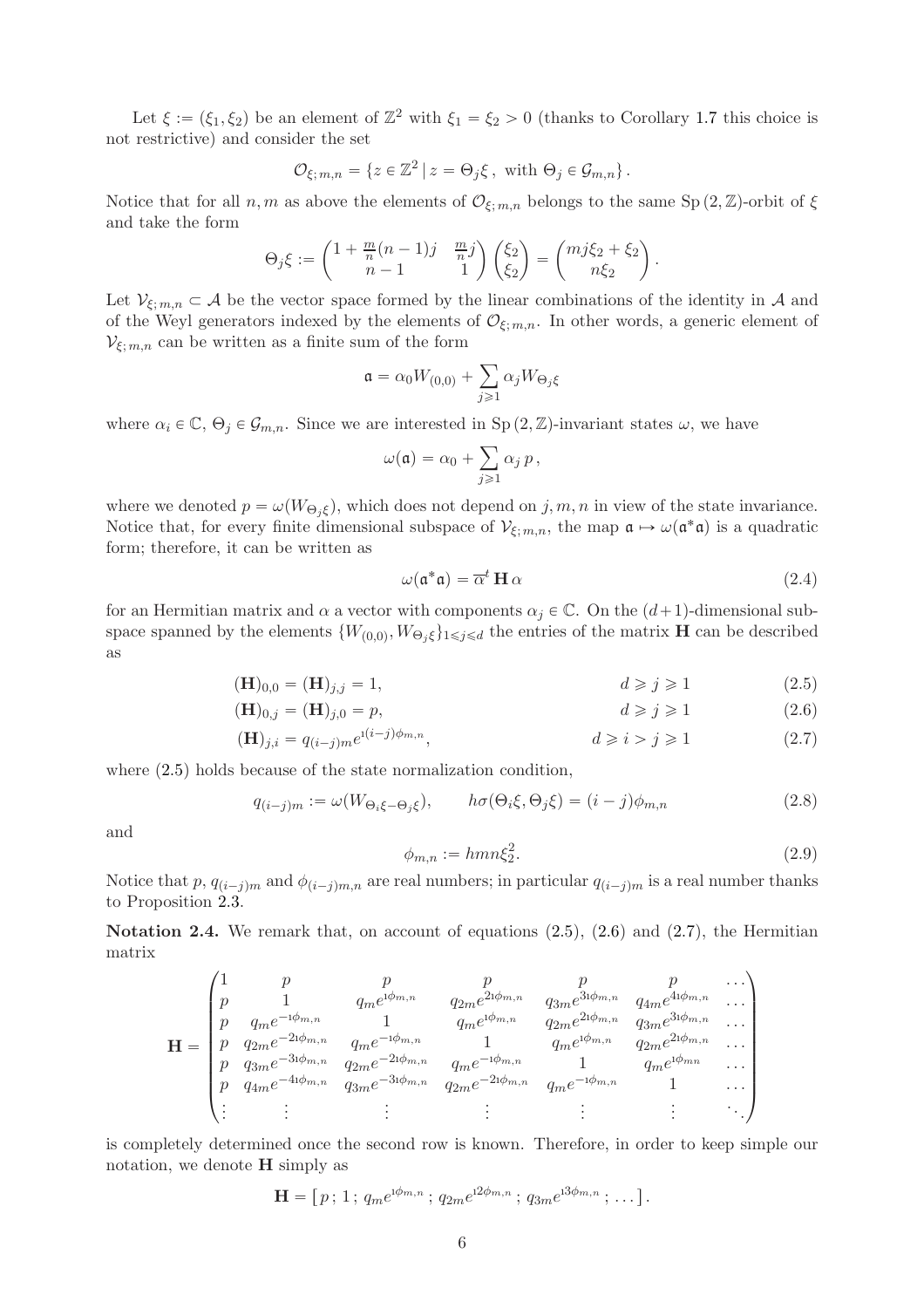<span id="page-6-2"></span>Remark 2.5. Notice that the notation of the matrices H is consistent with respect to any choice of m, n as done previously. Indeed, in view of its definition [\(2.8\)](#page-5-4),  $q_{(i-j)m}$  is a function of

$$
\Theta_i \xi - \Theta_j \xi = \begin{pmatrix} (1+im)\xi_2 \\ n\xi_2 \end{pmatrix} - \begin{pmatrix} (1+jm)\xi_2 \\ n\xi_2 \end{pmatrix} = \begin{pmatrix} (i-j)m\xi_2 \\ 0 \end{pmatrix},
$$

which does not depend on n but depends only on  $(i - j)m$ , which is the subscript of q. We will constantly exploit this fact in order to compare the entries of matrices obtained by restricting  $\omega$  to different finite dimensional subspaces of  $V_{\xi; m,n}$ . Hence, once the notation defined so far is used, in order to check that two entries in two different matrices  $q_r$  and  $q_t$  agree, it will suffice to check that  $r = t$ .

Building on Remark [2.5,](#page-6-2) we notice that, in the entries of the matrices defined so far, the  $q_{(i-j)m}$  do not depend on n, whereas the arguments  $\phi_{m,n}$  do. This fact will play a crucial role in the analysis that will follow.

<span id="page-6-1"></span>**Remark 2.6.** We notice immediately that the positivity of the state  $\omega$  gives a bound on p in **H**. Actually, since the determinant of the upper left  $2 \times 2$  sub matrix of **H** is positive, we have that

$$
1 - p^2 \leq 0, \qquad \Longrightarrow \qquad |p| \leq 1.
$$

We begin by discussing the form of the families of matrices of restrictions of  $\omega$  that we seeking. Let d be a fixed natural number, and consider the  $(d+1) \times (d+1)$  matrix  $\mathbf{H}''_n$  which is obtained restricting H on a  $d + 1$  dimensional subspace of  $\mathcal{V}_{\xi; m,n}$ . The next proposition shows that it is always possible to choose m in such a way that  $\mathbf{H}''_n$  can be well approximated by the  $(d+1)\times(d+1)$ matrix of the form

<span id="page-6-3"></span>
$$
\mathbf{H}'_n := [p; 1; q_m e^{i\frac{2\pi}{d}n}; q_{2m} e^{2i\frac{2\pi}{d}n}; q_{3m} e^{3i\frac{2\pi}{d}n}; \dots; q_{(d-1)m} e^{(d-1)i\frac{2\pi}{d}n}].
$$
 (2.10)

At this point, it is interesting to notice that in the context of noncommutative geometry the analysis of approximations of algebras or states can shed light on some interesting hidden structures, see e.g. [\[4,](#page-9-6) [13\]](#page-10-14).

<span id="page-6-0"></span>**Proposition 2.7.** Let  $\xi \in \mathbb{Z}^2$ ; then for any  $d \in \mathbb{N}$  which is non zero, for every  $l \in [1, d]$  and for every  $\varepsilon > 0$ , there exists an  $N \in \mathbb{N}$  which is a multiple of d! and a  $(d + 1)$ -dimensional subspace  $\mathcal{V}_{d;l} \subset \mathcal{V}_{\xi;N,l}$ , such that the restriction of H to  $\mathcal{V}_{d;l}$  is given by a  $(d+1) \times (d+1)$ -matrix of the form

$$
\mathbf{H}_{l}^{\prime\prime} = \mathbf{H}_{l}^{\prime} + \mathbf{1}_{\varepsilon} + \mathbf{i}_{\varepsilon} \,. \tag{2.11}
$$

Here  $H'_l$  is given in [\(2.10\)](#page-6-3) with  $m = N$  and  $n = l$  while  $\mathbf{1}_{\varepsilon}$  and  $\mathbf{i}_{\varepsilon}$  are the Hermitian matrices with components

$$
(\mathbf{1}_{\varepsilon})_{j,0} = (\mathbf{1}_{\varepsilon})_{j,j} = (\mathbf{1}_{\varepsilon})_{0,j} = 0 \quad and \quad (\mathbf{i}_{\varepsilon})_{j,0} = (\mathbf{i}_{\varepsilon})_{j,j} = (\mathbf{i}_{\varepsilon})_{0,j} = 0 \quad for \ d \geqslant j \geqslant 0
$$
  
\n
$$
(\mathbf{1}_{\varepsilon})_{j,i} = \varepsilon_{j,i} \quad and \quad (\mathbf{i}_{\varepsilon})_{j,i} = \varepsilon'_{j,i} \quad otherwise
$$

for some  $\varepsilon_{j,i}, \varepsilon'_{j,i} \in \mathbb{R}$  with  $|\varepsilon_{j,i}|, |\varepsilon'_{j,i}| < \varepsilon$ .

*Proof.* Since  $\hbar := \frac{h}{2\pi}$  is irrational, it follows that there exists an  $N \in \mathbb{N}$  such that

$$
\left| (h \lg \xi_2^2) \mod (2\pi) - \frac{2\pi}{d} \right| < \frac{\varepsilon}{4d^2} \,. \tag{2.12}
$$

By the ergodicity of the multiplication of  $S^1$ , we can find such an N satisfying  $N \pm d! \equiv N$ , because  $N$  can be chosen to be arbitrarily large. Therefore, we can assume  $N$  to be divisible by  $d!$ .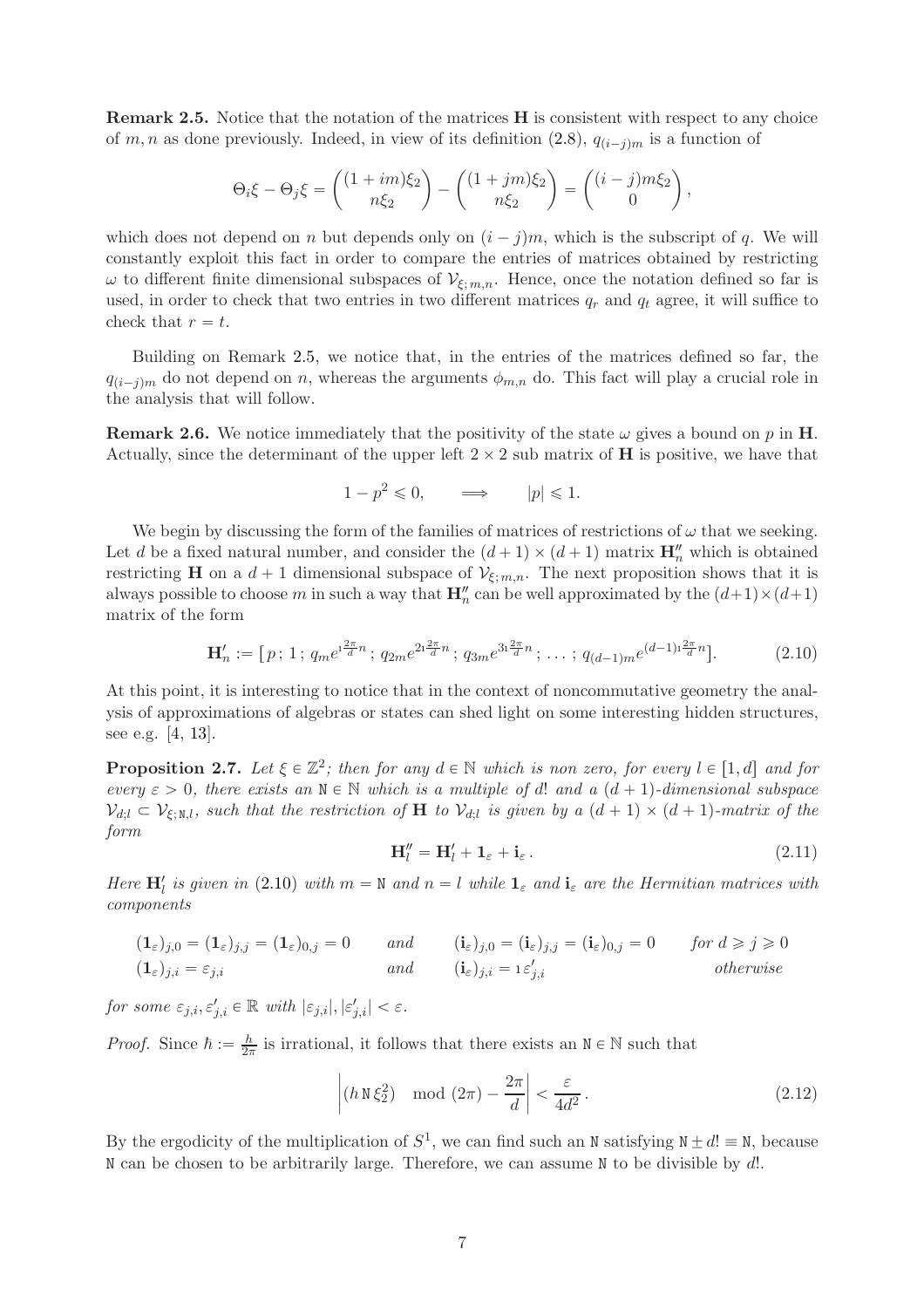Now consider the subset  $\mathcal{G}_{N,l}$  of the Sp  $(2,\mathbb{Z})$  containing the elements of the form given in  $(2.3)$ , which we recall here

$$
\Theta_j = \begin{pmatrix} 1 + \frac{m(n-1)}{n}j & \frac{m}{n}j \\ n-1 & 1 \end{pmatrix} \in \mathcal{G}_{m,n}, \quad \text{with} \quad m := \mathbb{N}, \quad n := l, \quad j \in \mathbb{Z}.
$$

Consider now the set of the generators

$$
S = \{W_{(0,0)}\} \cup \{W_{(\texttt{N}j\xi_2 + \xi_2, l\xi_2)}\}_{1 \leq j \leq d}
$$

and denote their linear span as

$$
\mathcal{V}_{d;l} = \left\{ \alpha_0 W_{(0,0)} + \sum_{j=1}^d \alpha_j W_{\Theta_j \xi} \, \middle| \, \alpha_j \in \mathbb{C} \,, W_{\Theta_j \xi} \in S \right\} \,.
$$

Then the restriction of  $\omega$  to  $\mathcal{V}_{d;l}$  is described as in [\(2.4\)](#page-5-5) by a Hermitian matrix of the form

$$
(\mathbf{H}'')_{0,0} = (\mathbf{H}'')_{j,j} = 1,
$$
  
\n
$$
(\mathbf{H}'')_{0,j} = p,
$$
  
\n
$$
d \ge j \ge 1
$$
  
\n
$$
d \ge j \ge 1
$$
  
\n
$$
d \ge j \ge 1
$$
  
\n
$$
d \ge j \ge 1
$$
  
\n
$$
d \ge j \ge 1
$$
  
\n
$$
d \ge j \ge 1
$$

where, using  $(2.8)$  and  $(2.9)$ , we get

$$
q_{(i-j)m} = \omega(W_{\Theta_i\xi - \Theta_j\xi}) = \omega(W_{((i-j)\texttt{N}\xi_2,0)})
$$

$$
(i-j)\phi_{m,n} = h\sigma(\Theta_j\xi, \Theta_i\xi) = (i-j)lh\mathbb{N}\xi_2^2 = (i-j)l\frac{2\pi}{d} + (i-j)l\frac{\varepsilon}{4d^2}.
$$

Notice that, being  $q_m \leq 1$  by Remark [2.6,](#page-6-1) we have that for  $d \geq i > j \geq 1$ 

$$
\left| (\mathbf{H}'')_{j,i} - (\mathbf{H}')_{j,i} \right| = \left| q_{(i-j)m} \left( e^{i(i-j)\phi_{m,n}} - e^{i(i-j)\frac{2\pi}{d}l} \right) \right| \leqslant \left| e^{i(i-j)l\varepsilon} - 1 \right| < 2|i-j|l\frac{\varepsilon}{4d^2} < \varepsilon.
$$

It is now straightforward to check that the matrix so defined satisfies the properties claimed in the proposition.  $\Box$ 

Since  $\varepsilon$  can be chosen arbitrarily small, its contribution will not play any role in the following computations, and, therefore, it is neglected. Hence, it will be important to discuss in detail the properties of the matrices  $H'_{l}$  only. Therefore, all the equalities that will be discussed from here on hold also substituting  $H'_l$  with  $H''_l$  up to  $\varepsilon$  for any  $\varepsilon > 0$ , and then their limit for  $\varepsilon \to 0$  gives the desired result. We shall see in the proof of Theorem [2.2](#page-4-1) that this is in fact the case and, in particular, that the error can be easily estimated in terms of  $\varepsilon$ . The limit  $\varepsilon \to 0$  poses then no problem because only finitely many equations are considered at each time.

<span id="page-7-0"></span>Lemma 2.8. The set of positive Hermitian matrices form a convex cone, i.e. convex combinations of positive Hermitian matrices are positive.

*Proof.* Let  $\mathscr I$  be a finite set and consider a convex combination **A** of positive definite  $d \times d$ matrices  $\{A_i\}_{i\in\mathscr{I}}$ , namely

$$
\mathbf{A} = \sum_{i \in \mathcal{I}} \lambda_i A_i \quad \text{with} \quad \sum_{i \in \mathcal{I}} \lambda_i = 1 \text{ and } \lambda_i > 0 \ \forall i \in \mathcal{I}.
$$

Then, for any vector  $v \in \mathbb{C}^d$ , we have

$$
v^{\dagger} \mathbf{A} v = \sum_{i \in \mathscr{I}} \lambda_i v^{\dagger} A_i v > 0. \quad \Box
$$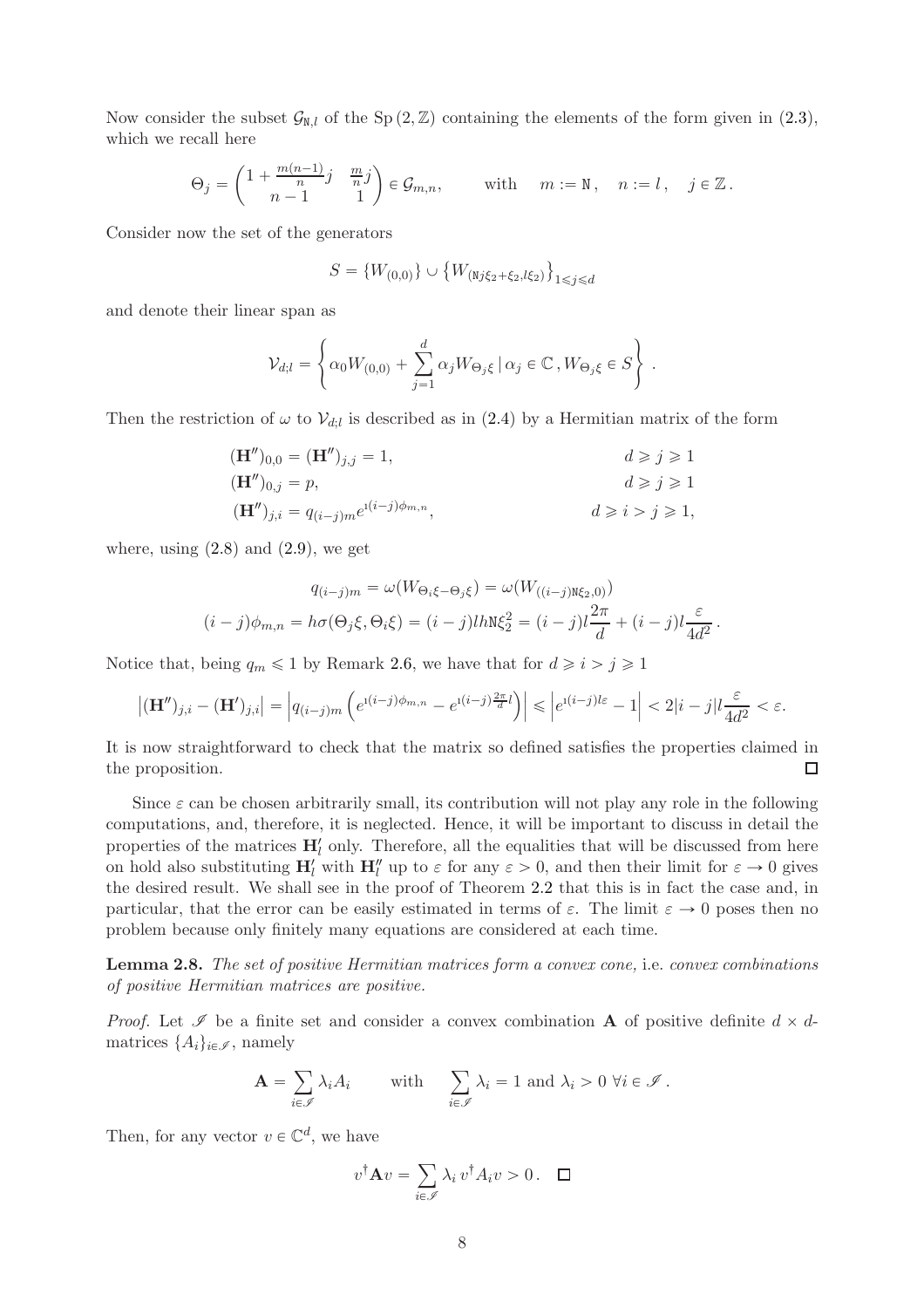On account of Lemma [2.8,](#page-7-0) if we can find a convex combination of  $(d + 1) \times (d + 1)$ -matrices given by restrictions of  $\omega$  to  $\mathcal{V}_{d,l}$  which is non-positive, then we can deduce that at least one of these matrices is not positive (proving that  $\omega$  is not positive neither). The next series of lemmas is necessary to produce such a convex combination and to prove some of its properties. Let us call to mind that we keep the notation introduced in Proposition [2.7.](#page-6-0)

<span id="page-8-0"></span>**Proposition 2.9.** Let  $d \in \mathbb{N}$  be such that  $d > 0$  and consider the matrices  $H'_l$  defined in [\(2.10\)](#page-6-3) and obtained in Proposition [2.7](#page-6-0) with  $l \leq d$ . Moreover, let us consider

$$
\mathbf{R}_d = \sum_{l=1}^d \frac{1}{d} \mathbf{H}'_l.
$$

Then the components  $R_{j,d}$  of the matrices

$$
\mathbf{R}_d = [p; 1; R_{1,d}; R_{2,d}; R_{3,d}; R_{4,d}; \dots; R_{d-1,d}]
$$

are such that  $R_{i,d} = 0$ .

*Proof.* Notice that, on account of the form of  $H'_{l}$  given in [\(2.10\)](#page-6-3), it holds

$$
R_{j,d} = q_{jN} \sum_{l=1}^d e^{i\frac{2\pi}{d}lj} = q_{jN} \sum_{l=1}^d r^l = q_{jN} \frac{r}{1-r} (1-r^d),
$$

where in the third equality we computed the sum of  $d$  elements of a geometric series of ratio  $r = e^{i\frac{2\pi}{d}j}$ . Furthermore, the last equality holds because  $1 \leq j \leq d$  and thus  $r \neq 1$ . Finally, we notice that  $r^d = 1$  and accordingly  $R_{j,d}$  vanishes. П

Before giving the proof of Theorem [2.2,](#page-4-1) we need another lemma involving the  $(d+1) \times (d+1)$ matrix  $P_d$  defined as

<span id="page-8-1"></span>
$$
\mathbf{P}_d := [p; 1; 0; 0; \dots; 0],\tag{2.13}
$$

which is nothing but  $\mathbf{R}_d$  given in Proposition [2.9.](#page-8-0)

<span id="page-8-2"></span>**Lemma 2.10.** Let  $d \in \mathbb{N}$  and consider the  $(d + 1) \times (d + 1)$  matrix  $\mathbf{P}_d$  defined in [\(2.13\)](#page-8-1). Then, it holds

$$
\det(\mathbf{P}_d) = 1 - dp^2.
$$

*Proof.* We prove it by induction. By direct computations, we have that  $P_1 = 1 - p^2$ . Suppose that det  $P_d = 1 - dp^2$ , we can compute det  $P_{d+1}$  by the Laplace formula expanding with respect to the last column. The resulting formula has two terms, the second of which can be computed directly and the first one is the determinant of  $P_d$ , hence

$$
\det \mathbf{P}_{d+1} = \det \mathbf{P}_d + (-1)^{d+1} p^2 (-1)^d = 1 - (d+1)p^2.
$$

We have now all the ingredients to prove the main Theorem.

*Proof of Theorem [2.2.](#page-4-1)* One notices immediately that the trace state  $\tau$  is positive, normalized and  $Sp(2,\mathbb{Z})$ -invariant. Now we assume that  $\omega$  is a positive  $Sp(2,\mathbb{Z})$ -invariant state which is not the trace state. As explained so far,  $\omega$  can be uniquely determined by

$$
\omega(W_m) = \begin{cases} 1 & \text{if } m = (0,0) \\ p^{(m)} & \text{else }, \end{cases}
$$

where  $W_m$  is a generator of  $\mathcal A$  and hence at least one  $p^{(m)}$  is a non-zero real number (*cf.* Proposition [2.3\)](#page-4-3). Consider one such  $m \in \mathbb{Z}^2$  for which  $p^{(m)} \neq 0$ . By Corollary [1.7](#page-3-1) we know that  $\omega(W_m)$  $\omega(W_{\xi})$  for a  $\xi = (j, j)$  given by a unique  $j \in \mathbb{N}$ . To such a  $\xi$  we can always associate the subspaces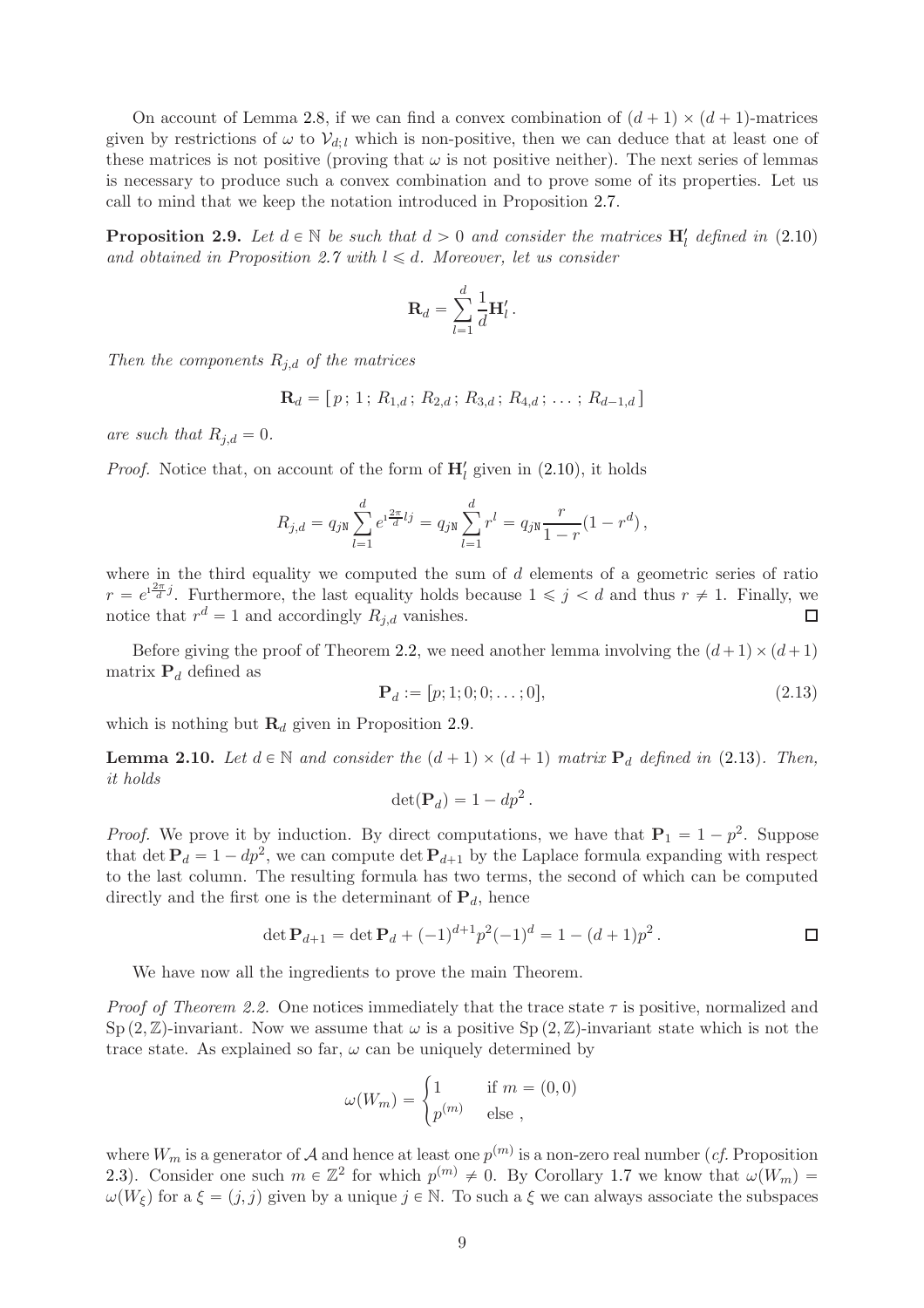$\mathcal{V}_{\xi; m,n}$  of A and the matrices  $\mathbf{H}'_l$ ,  $\mathbf{H}''_l$  obtained by applying Proposition [2.7,](#page-6-0) for which now  $p = p^{(m)}$ . Then, applying Proposition [2.9,](#page-8-0) we obtain a convex combination  $P_d$  of the matrices  $H'_l$  such that

$$
\mathbf{P}_d = [p; 1; 0; 0; \dots; 0]
$$

and, because of Lemma [2.10,](#page-8-2) the determinant of  $P_d$  is  $1 - d(p^{(m)})^2$ . Since d can be chosen to be an arbitrarily big positive integer for any fixed  $p^{(m)} > 0$ , we can find a d such that  $\det(\mathbf{P}_d)$ is non-positive, and hence  $P_d$  is not a positive matrix. Applying Lemma [2.8,](#page-7-0) we deduce that, for all matrices  $H'_l$  to be positive, it is necessary that  $p^{(m)} = 0$ , contradicting our hypothesis that  $p^{(m)} \neq 0$ . In order to deduce the same result for the matrices  $\mathbf{H}''_l$ , it is enough to apply Proposition [2.7](#page-6-0) and notice that, if  $\varepsilon < 1$ , we have that

$$
|\det(\mathbf{P}'_d)| < |\det(\mathbf{P}_d)| + \varepsilon R(d),
$$

where

$$
\mathbf{P}'_d = \sum_{l=1}^d \frac{1}{d} \mathbf{H}''_l = \sum_{l=1}^d \frac{1}{d} (\mathbf{H}'_l + \mathbf{1}_{\varepsilon} + \mathbf{i}_{\varepsilon}),
$$

is the analog of  $P_d$  where  $H''_l$  is taken as input in place of  $H'_l$  and  $R(d)$  is a positive function of d which bounds the reminder. A non optimal estimate for  $R(d)$  is

$$
R(d) \leq 2d(d-1)d!,
$$

and it follows from the observation that in both  $\mathbf{1}_{\varepsilon}$  and  $\mathbf{i}_{\varepsilon}$  there are at most  $d(d-1)$  non vanishing entries. Furthermore, in the Laplace expansion of the determinant of  $P'_d$ , each of these non vanishing entries is multiplied by the determinant of a square submatrix of  $\mathbf{P}'_d$ . These submatrices are of at most  $d \times d$  dimension. Moreover, in view of Remark [2.6,](#page-6-1) the absolute value of the entries of  $P'_d$  are bounded by 1, and thus the determinant of each submatrix is bounded by d!. Hence, since in Proposition [2.7](#page-6-0) the value of  $\varepsilon$  can be chosen freely, the difference between  $|\det(\mathbf{P}'_d)|$  and  $|\det(\mathbf{P}_d)|$  can be set to be arbitrarily small. This proves that  $p^{(m)} = 0$  is a necessary condition also for  $\omega$  to be positive, as a consequence of Lemma [2.8.](#page-7-0) Since this is true for all non-zero  $m \in \mathbb{Z}^2$ , we have proved that  $\omega$  is the trace state. П

### References

- <span id="page-9-2"></span>[1] H. Araki, A Lattice of Von Neumann Algebras Associated with the Quantum Theory of a Free Bose Field. J. Math. Phys. 4 (1933), 1343.
- <span id="page-9-3"></span>[2] F. Bambozzi and S. Murro, On the uniqueness of invariant states. [arXiv:1906.09766](http://arxiv.org/abs/1906.09766) [math.OA] (2019).
- <span id="page-9-0"></span>[3] J. Bellissard, A.van Elst and H.Schulz- Baldes, The noncommutative geometry of the quantum Hall effect. J. Math. Phys. **35** (1994), 5373-5451.
- <span id="page-9-6"></span>[4] O. Bratteli, A. Kishimoto and D. W. Robinson, Abundance of invariant and almost invariant pure states of  $C^*$ -dynamical systems. Commun. Math. Phys. 187 (1997), 491-507.
- <span id="page-9-1"></span>[5] C. Dappiaggi, S. Murro and A. Schenkel Non-existence of natural states for Abelian Chern-Simons theory. J. Geom. Phys. 116 (2017), 119–123.
- <span id="page-9-5"></span><span id="page-9-4"></span>[6] J. Dixmier, *Algèbres enveloppantes*. Gauthier-Villars (1974)
- [7] J. Dixmier, Sur les algèbres de Weyl II. Bull. Sci. Math.  $94$  (1970) 289-301.